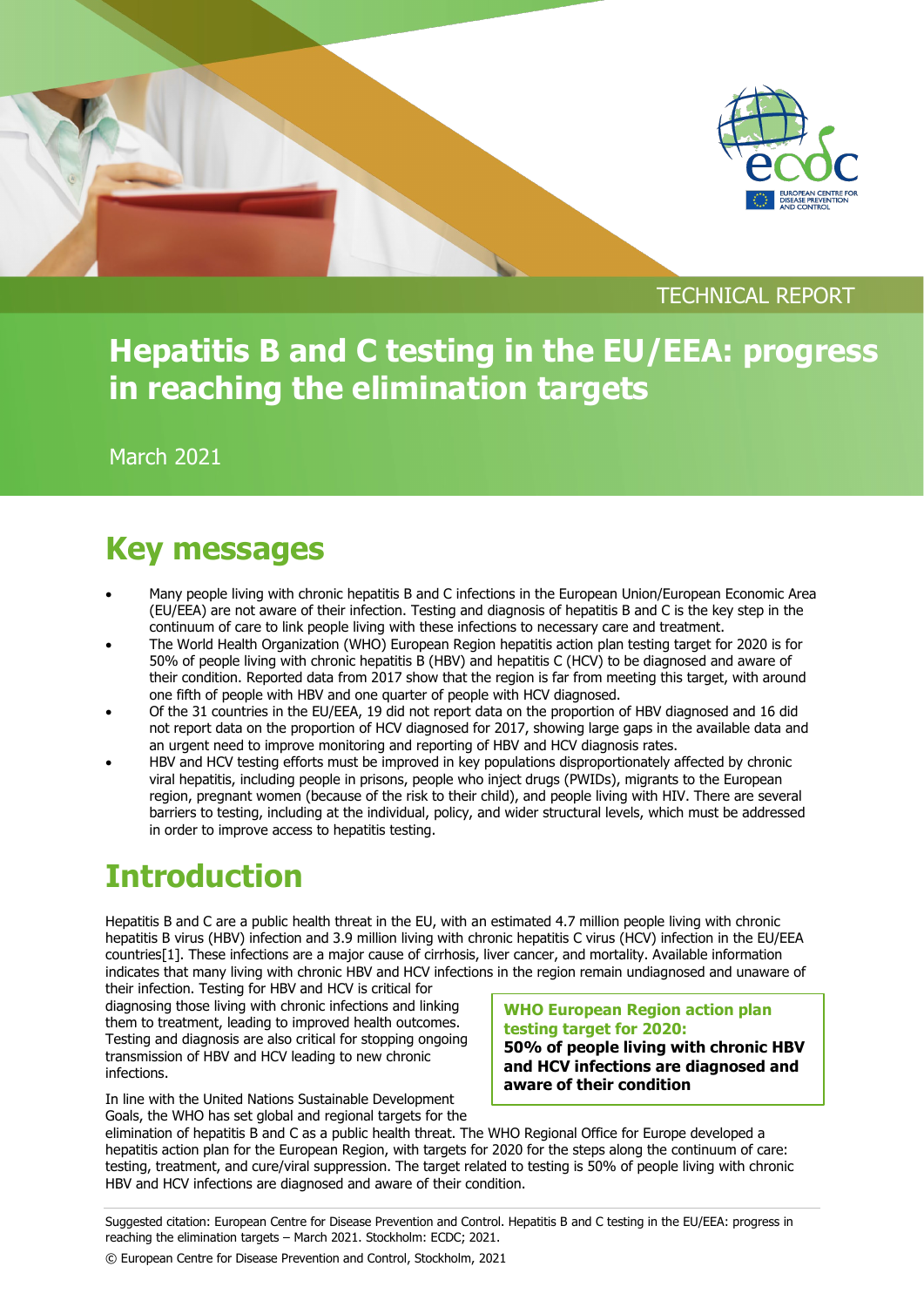This brief will present a snapshot of hepatitis B and C testing in the EU/EEA, discussing progress made towards the European action plan 2020 testing target, focussing on key populations and settings for testing, barriers to testing, and testing policies.

# **Progress towards testing targets in the EU/EEA**

Data on the proportion of those living with chronic HBV and HCV infections diagnosed in the EU/EEA in 2017 were collected through ECDC's hepatitis B and C monitoring system [2].

Among the 12 countries reporting data on both the estimated number of people living with HBV infection and the number diagnosed (Figure 1), there were an estimated 1 597 377 people with chronic HBV infection, of whom **20.3% (range 2.4–71.8%) were reported to have been diagnosed** (Table 1). Four of the 12 countries had met or exceeded the 50% target in 2017 (Figure 1).

Among the 15 countries reporting data on both the estimated number of people living with HCV infection and the number diagnosed via RNA test (Figure 2), there were an estimated 1 422 285 people with chronic HCV infection, of whom **26.8% (range 4.1–96.8%) were diagnosed** (Table 1). Six of the 15 countries had met the 50% target in 2017 (Figure 2). See annex Table A for data disaggregated by country.

#### **Table 1. Number and percentage of people living with HBV and HCV infection who were diagnosed in EU/EEA countries with estimates of both the numbers infected and diagnosed, 2017**

|                                | <b>Estimated number of people</b><br>living with hepatitis (country (country range)<br>range) | Number diagnosed | $\%$ of people diagnosed<br>(country range)<br>Target: 50% |
|--------------------------------|-----------------------------------------------------------------------------------------------|------------------|------------------------------------------------------------|
| Hepatitis B                    | 1 597 377                                                                                     | 323 851          | 20.3%                                                      |
| $(12$ countries <sup>*</sup> ) | $(3513 - 640176)$                                                                             | $(385 - 118307)$ | $(2.4 - 71.8%)$                                            |
| Hepatitis C                    | 1 422 285                                                                                     | 381 503          | 26.8%                                                      |
| $(15$ countries)               | $(250 - 594591)$                                                                              | $(193 - 107574)$ | $(4.1 - 96.8\%)$                                           |

\* Data from the UK include Scotland only

Source: Monitoring the responses to hepatitis B and C epidemics in the EU/EEA Member States, 2019 [2].



#### **Figure 1. Proportion of people living with HBV who have been diagnosed in EU/EEA countries, 2017**

\*Data represent Scotland only Source: Monitoring the responses to hepatitis B and C epidemics in the EU/EEA Member States, 2019 [2].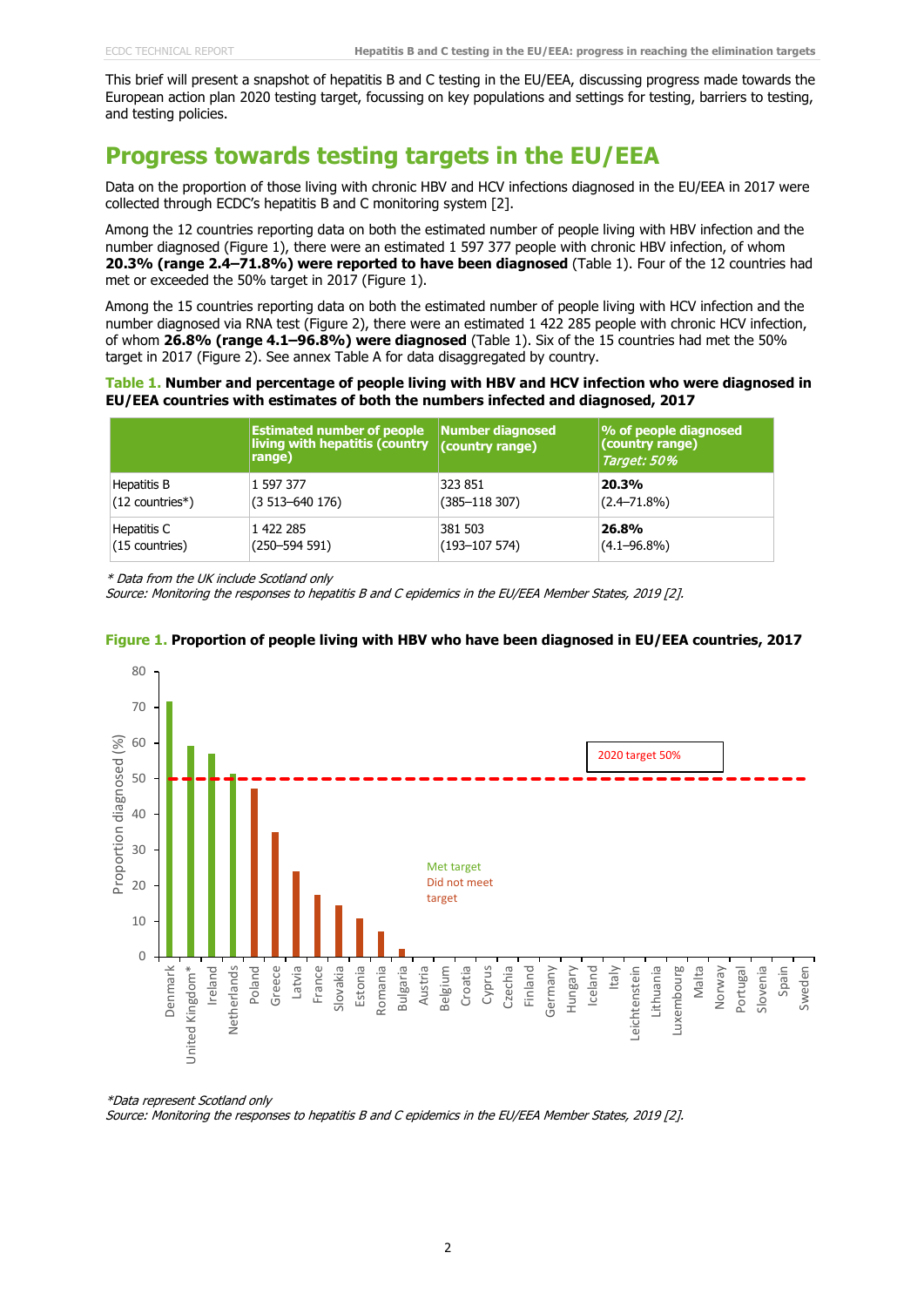

**Figure 2. Proportion of people living with HCV who have been diagnosed in EU/EEA countries, 2017**

It is important to note that estimating the proportion of chronic HBV and HCV cases diagnosed is currently very challenging as there is a lack of robust data regarding both the numerator (number diagnosed) and the denominator (current numbers infected). Some countries reporting data only had data on numbers diagnosed from a limited time period, for example the past two or three years, and this led to an underestimation of cumulative numbers diagnosed. For HCV, the proportion diagnosed is difficult to interpret because the denominator, numbers living with chronic infections, changes over time as infected individuals are treated and cured, and some countries were unable to adjust the denominator to remove individuals who had been cured or whose infection had spontaneously resolved.

Although the available data have gaps and limitations, they indicate that, as of 2017, the EU/EEA region was far from meeting WHO's 2020 target of 50% diagnosed. Rapid improvements in testing will be needed in the coming years in countries not meeting the 50% target, and data reporting must also be improved. While no region-wide data from after 2017 are yet available, data collection planned for 2021 will provide an opportunity to address limitations in data in the rapidly changing landscape of hepatitis testing and diagnosis.

# **Key populations, testing settings, and barriers to testing**

## Populations to target for testing

There are several routes of transmission for HBV and HCV. HBV is transmitted via blood, semen, and other body fluids through the following routes: sexual transmission, patient and healthcare worker exposure in healthcare settings, injection drug use, and vertical (or 'mother to child') transmission [3]. While vertical transmission is rare within the European region, it occurs more frequently in regions of the world with a higher prevalence of HBV. Vertical transmission is frequently the route identified in those with chronic HBV infections who migrated from outside the reporting country, with 92% of all chronic cases reported in the EU/EEA with complete information attributed to vertical transmission classified as imported [3].

HCV is transmitted via blood, most commonly through injection drug use but also via sex, mostly between men who have sex with men (MSM) [4]. HBV and HCV can also be transmitted to patients nosocomially or via unscreened blood, blood products, or organ/tissue transplant. Transmission through blood or tissues occurred more widely before 1992, when screening was widely introduced [5].

Given these routes of transmission, it is critical to target the groups listed in Table 2 for HBV and HCV testing.

<sup>\*</sup>Data represent England and Scotland only Source: Monitoring the responses to hepatitis B and C epidemics in the EU/EEA Member States, 2019 [2].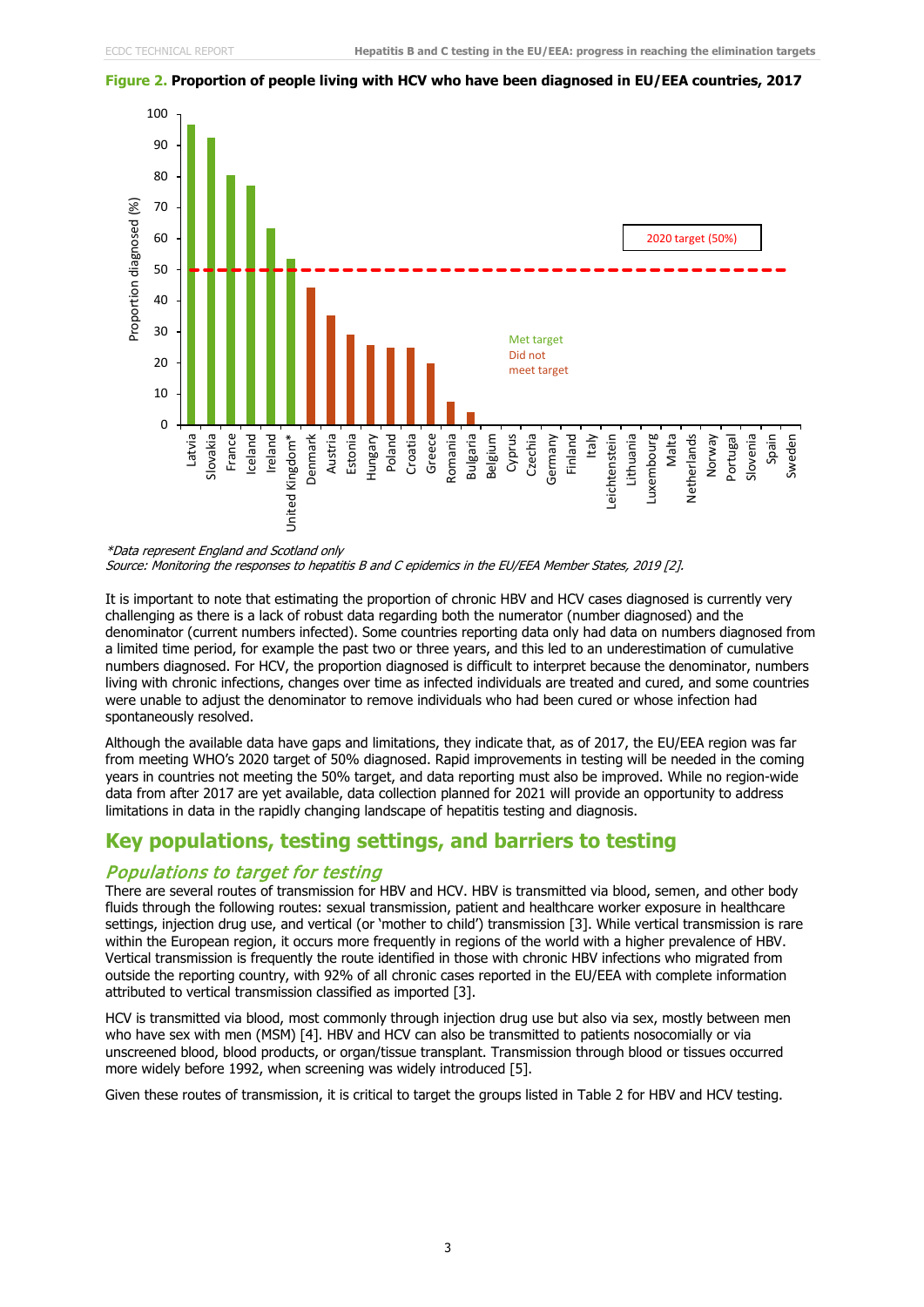#### **Table 2. Populations to target for HBV and HCV testing**

| <b>Reason to target for testing</b>                                                                                                       | <b>Populations</b>                                                                                                                                                                                                                                                                             |
|-------------------------------------------------------------------------------------------------------------------------------------------|------------------------------------------------------------------------------------------------------------------------------------------------------------------------------------------------------------------------------------------------------------------------------------------------|
| These key populations are known to be<br>disproportionately affected with high<br>incidence and prevalence and/or ongoing risk<br>factors | People who inject drugs (PWID) – current or past use of injection drugs<br>People in prison<br>Migrants from countries of intermediate/high endemicity<br>Men who have sex with men (MSM)<br>People living with HIV<br>Recipients of haemodialysis, blood, blood products, organs, and tissues |
| Limited epidemiological data available but<br>overlapping risk factors with the above groups                                              | Sex workers<br>People experiencing homelessness                                                                                                                                                                                                                                                |
| High risk of chronic infection in child if vertical<br>transmission of HBV occurs                                                         | Pregnant women                                                                                                                                                                                                                                                                                 |
| Risk of HBV (and to a lesser extent HCV) via<br>nosocomial transmission (ex. occupational<br>needle stick injury)                         | Healthcare workers                                                                                                                                                                                                                                                                             |

Source: ECDC: Public health guidance on HIV, hepatitis B and C testing in the EU/EEA: An integrated approach. Stockholm [5].

#### Settings for testing

An ECDC systematic review from 2018 reviewed the evidence base for interventions to improve hepatitis B and C testing in different testing settings in the EU/EEA [6]. The review considered testing in primary care settings, hospital settings, other healthcare settings (including antenatal services, drug services, migrant clinics, pharmacies, prisons, and sexually transmitted infection (STI) clinics), and community settings. While all of these settings were found to be important, testing coverage and test positivity rates were often high in "other healthcare settings" when key populations were targeted. Offering testing to certain groups at locations they specifically attend for health purposes, such as health clinics catering to migrants or pharmacies where patients receive opioid substitution therapy (OST), could be an effective method for case finding. Routine testing in primary care settings may also provide an opportunity to find cases among people who injected drugs earlier in their lives but who are not generally considered members of a key population of people who currently use or recently injected drugs. Although limited, evidence on general population testing in primary care settings is also encouraging in areas of intermediate and high prevalence [5].

A large body of evidence supported the implementation of community-based testing services, with high testing uptake and positivity rates when MSM, PWID, and migrant populations were targeted. Evidence also supported testing services in community-based drug services. Thus, a variety of community-based testing services – both fixed-site and outreach-based – are important settings in which to target key populations who are at increased risk of HBV and HCV infection and who may face barriers to care at formal health services. Gaps in policy were identified that indicate testing in these settings could be better implemented. The review found that novel testing approaches, like rapid testing and dried blood spot (DBS) sampling, were effective in increasing testing uptake and were highly acceptable among patients and healthcare staff. There was no evidence on self-testing for HBV/HCV, but self-testing may become an important strategy to improve access to testing as these technologies become more widely available [7].

## Barriers to testing

From the individual patient level to wider policy and structural levels, there are several important barriers to hepatitis testing [2, 6]. Generally, there are low levels of knowledge and awareness of HBV/HCV infections and the need to test for them among patients, the general public, and healthcare workers. The asymptomatic nature of much of the course of chronic HBV and HCV likely prevents individuals living with these infections from seeking testing. A lack of training, education, advocacy, and promotion of testing may often present a barrier to offering testing for clinicians and administrators in healthcare institutions.

### **Common barriers to HBV and HCV testing**

- $\Rightarrow$  Low levels of knowledge and awareness of these infections among healthcare workers and patients;
- $\Rightarrow$  Long asymptomatic period of chronic infections prevents care-seeking;
- $\Rightarrow$  Lack of training, education, promotion, and advocacy related to viral hepatitis in healthcare institutions.

In addition, many populations at risk of hepatitis B and C are socially marginalised. Poverty, unstable or unstructured lives, other health and social problems, and fear and/or experience of stigma and discrimination can prevent members of key populations from seeking and accessing testing. User fees at the point of access and a lack of testing services in convenient, accessible locations may also present barriers. At a structural level, the social marginalisation and stigmatisation of key populations and the criminalisation of injection drugs have contributed to a lack of funding and political will to tackle the epidemic of hepatitis B and C, including a dearth of robust policies for testing and diagnosis.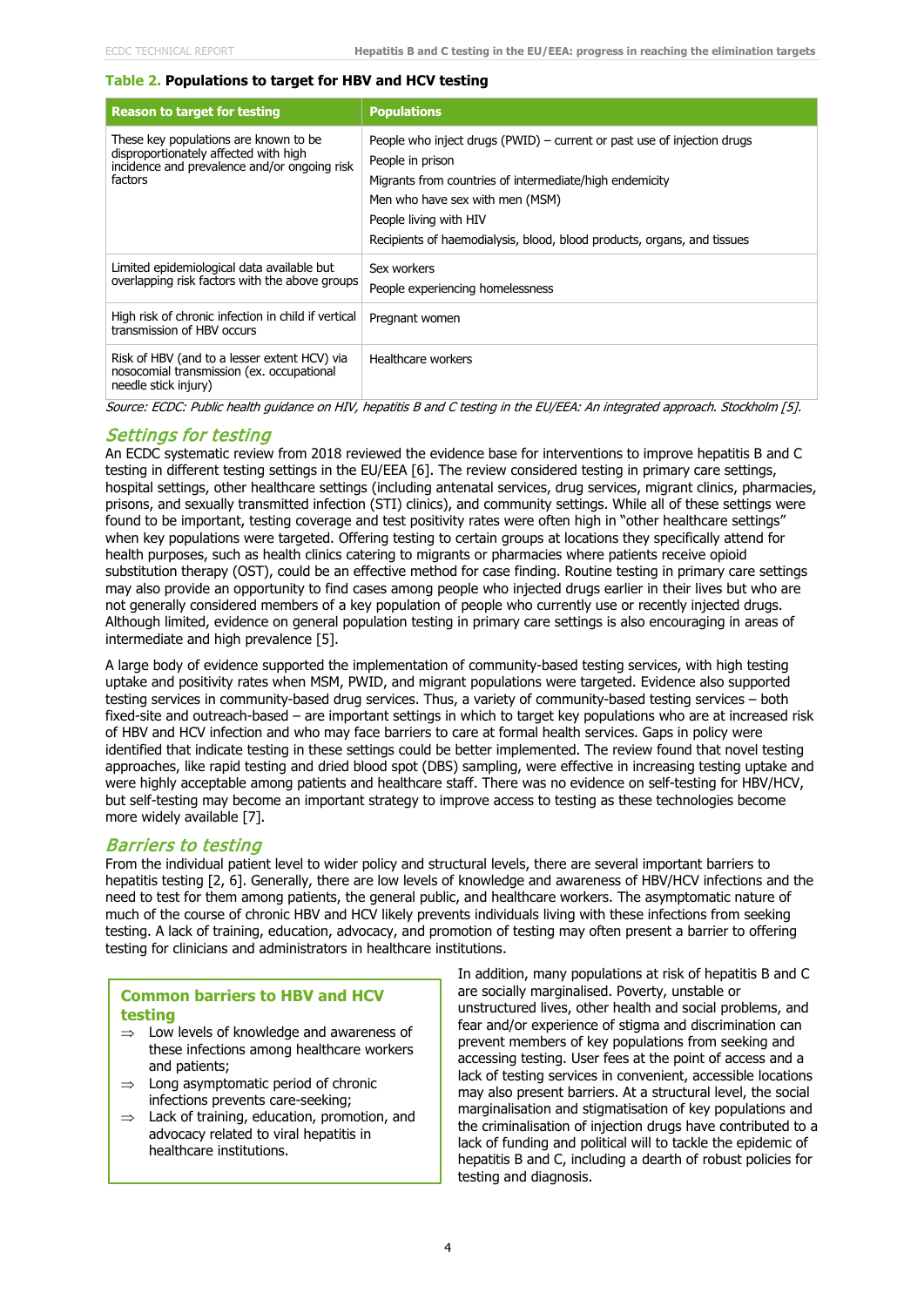The Correlation European Harm Reduction Network conducted a survey of organisations that offer harm reduction services to drug users in Europe [8]. The survey found that 74% of respondents thought their country's laws and regulations on HCV testing in community settings should be changed, and 45% indicated that the requirement that community-based testers be supervised by healthcare professionals at all times was a significant barrier to testing. Of the legal barriers documented, the survey found that HCV community testing not being a priority for policymakers was the barrier most frequently identified as being the most problematic. These findings underscore the ways in which the stigmatisation and marginalisation of key populations can contribute to an ineffective policy landscape and legal barriers to testing access.

Addressing these barriers is critical to improving testing accessibility and coverage. Educational, awareness, and health promotion campaigns and initiatives aimed at key populations, healthcare professionals, and the wider public can address stigma and the lack of knowledge and awareness [6]. Novel testing techniques and interventions, such as the use of DBS and oral sampling, and self-testing kits in the future offer opportunities to improve access to testing. Widespread implementation of testing activities in a range of community settings and the de-medicalisation of testing services can help overcome social and structural barriers for a range of key populations. The notification to public health services of cases identified in all settings is of key importance for ongoing surveillance of infections.

# **Testing policies and information by key population/setting**

# Overall policies and testing information

An ECDC survey of the 31 EU/EEA countries was conducted on HBV and HCV testing policy, practices, needs, and priorities in 2016-2017 [9]. There were 21 individual responses, representing 65% of the countries. Of 21 countries responding, 19 (90%) had national-level testing guidance that included HBV, of which six countries (29%) had specific HBV guidance on testing (Denmark, France, Germany, the Netherlands, Norway, and the UK). Eighteen countries (86%) had national-level testing guidance that included HCV, of which eight countries (38%) had specific HCV guidance on testing (Denmark, France, Germany, the Netherlands, Norway, Poland, Spain, and the UK).

Key populations most frequently omitted from testing guidance included commercial sex workers, MSM, people receiving tattoos or piercings in an unregulated setting, and the homeless. The most commonly stated gap was a lack of policy documents or guidance around testing for HBV (nine, or 28%) or HCV (eight, or 38%). At the implementation level, the most commonly cited gap was that risk groups were not targeted effectively; this was reported by 17 countries (81%) for HBV, and 16 countries (76%) for HCV.

This survey also collected information on the costs of hepatitis testing. Of the 21 countries responding, HBV and HCV testing was reported to be offered for free at the point of use or through reimbursed user fees in 15 (71%) countries. Only four countries (19%; Belgium, German, Estonia, and Latvia) reported that a non-reimbursed user fee was charged. However, no country reported non-reimbursed user frees as the only means of accessing testing.

### People in prisons

The 2016-2017 ECDC survey reported that 11 countries (52%) had a national policy on testing of HBV and 10 countries (48%) had a national policy on testing of HCV among people in prisons [9]. More recent data from EMCDDA collected in 2019 indicate that HBV and HCV tests were routinely offered to people in prison in 19 EU/EEA countries (61%) (Figure 5).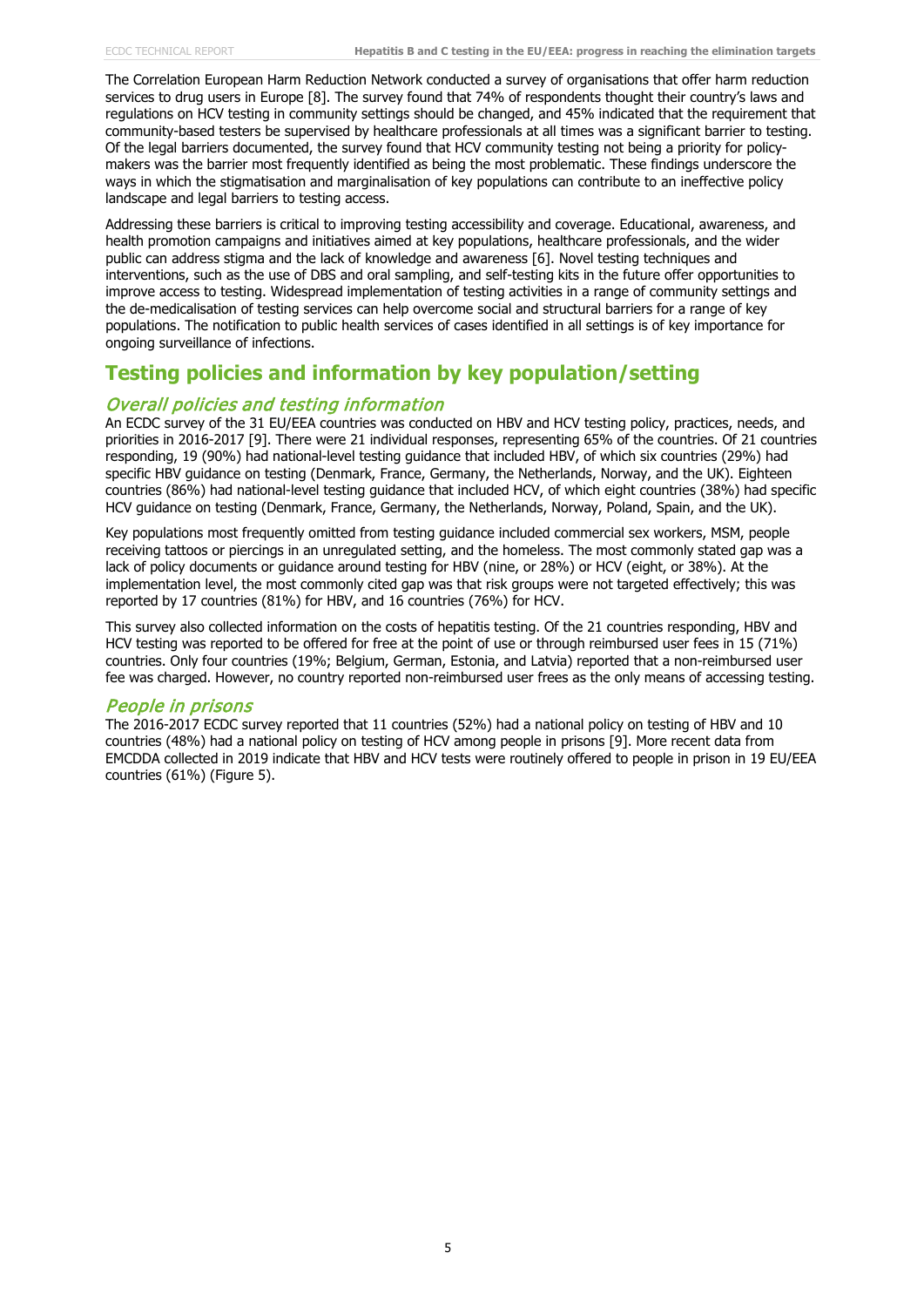

**Figure 5. HBV and HCV testing offered routinely in prisons in EU/EEA countries, 2018**

Source: EMCDDA: Monitoring the elimination of viral hepatitis as a public health threat among people who inject drugs in Europe: the elimination barometer [10].

A systematic review conducted by ECDC in 2017 on active case finding of communicable diseases in prison settings, reported that there is a strong evidence base that opt-in HBV and HCV tests at prisons show high uptake and high positivity rates [11]. Testing proposed at entry to prison was associated with a higher uptake rate than testing during the course of the stay in prison or testing offered at release. Active case finding strategies resulted in higher uptake and higher case detection than client-initiated testing.

Barriers to testing specific to the prison setting were reported in some studies, and included difficulty in requesting a test, inappropriate times of opportunities for testing, lack of continuity of care in the event of discharge or transfer from prison, and concern about confidentiality and stigma [11].

#### People who inject drugs/harm reduction services

Thirteen (62%) of the 21 reporting countries had a policy on the testing of HBV/HCV among PWID according to ECDC's 2016-2017 survey [9]. Data collected by the European Joint Action on HIV and Co-infection Prevention and Harm Reduction (HA-REACT) in conjunction with EMCDDA in 2017, through a survey with harm reduction service providers, reported that at least some harm reduction services offered HCV testing to PWID in 25 EU/EEA countries (81%) (Figure 6) [10].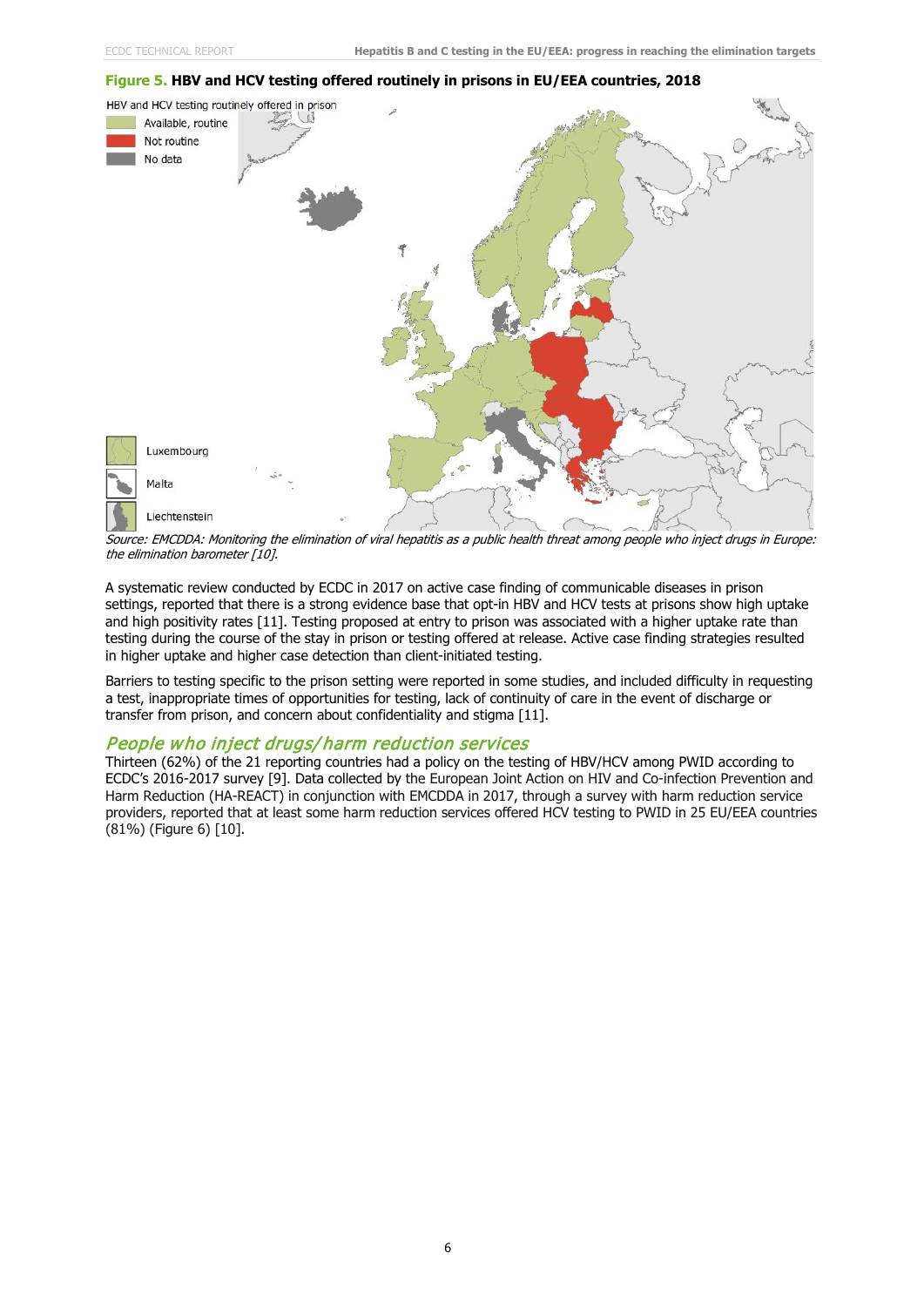



Source: EMCDDA: Monitoring the elimination of viral hepatitis as a public health threat among people who inject drugs in Europe: the elimination barometer [10].

In addition, EMCDDA collected data on the proportion of PWID currently injecting and entering treatment who reported having had an HCV test in the last year [10]. Of the 16 countries reporting data, only five (31%; Austria, Bulgaria, Czechia, Luxembourg, and Spain) reported that over 50% of them had been tested in the last year. There are several barriers to testing that are specific to PWID, including venous access and fear that drawing blood will damage veins, experience of intersecting stigma and discrimination around injection drug use and infectious diseases associated with injecting drugs, and low levels of access to testing in accessible settings and with peer service providers [6].

### Migrants

Migrants from countries where HBV is of intermediate or high prevalence (≥2%), including areas in Africa and Asia, are estimated to account for 25% of all HBV infections in the EU/EEA [12]. Migrants also bear a disproportionately large burden of HCV in many EU/EEA countries [13]. ECDC's 2016-2017 survey reported that seven countries (33%) had a national policy on testing of HBV and six countries (29%) had a national policy on testing of HCV among migrants [9]. A systematic review from 2018 showed high uptake of HBV screening initiatives among migrants, with the highest uptake in programmes involving community partners or receiving the endorsement of local groups [14, 15]. For patients with a migration background, there may be cultural, linguistic, and socioeconomic barriers to testing, barriers relating to low knowledge and understanding of the healthcare system, and barriers due to a lack of access to free or affordable healthcare [16, 17].

### Pregnant women

Prevention of the vertical transmission of HBV from mother to child is an important component of a strategy to eliminate hepatitis B, as transmission at birth is very likely to lead to chronic HBV infection in the child. Aside from HBV vaccination at birth, the screening of pregnant women for HBV in the first trimester of pregnancy and subsequent management of any women (and their infants) found to be infected is a strategy to prevent vertical transmission [18]. Universal antenatal screening programmes were reported to be in place in all of the 27 EU/EEA countries that responded to the survey. Data on coverage of the programmes were available from five countries in 2017. Of the five countries, four had achieved the WHO European action plan target for 2020 of having 90% coverage of universal HBV screening programmes for pregnant women.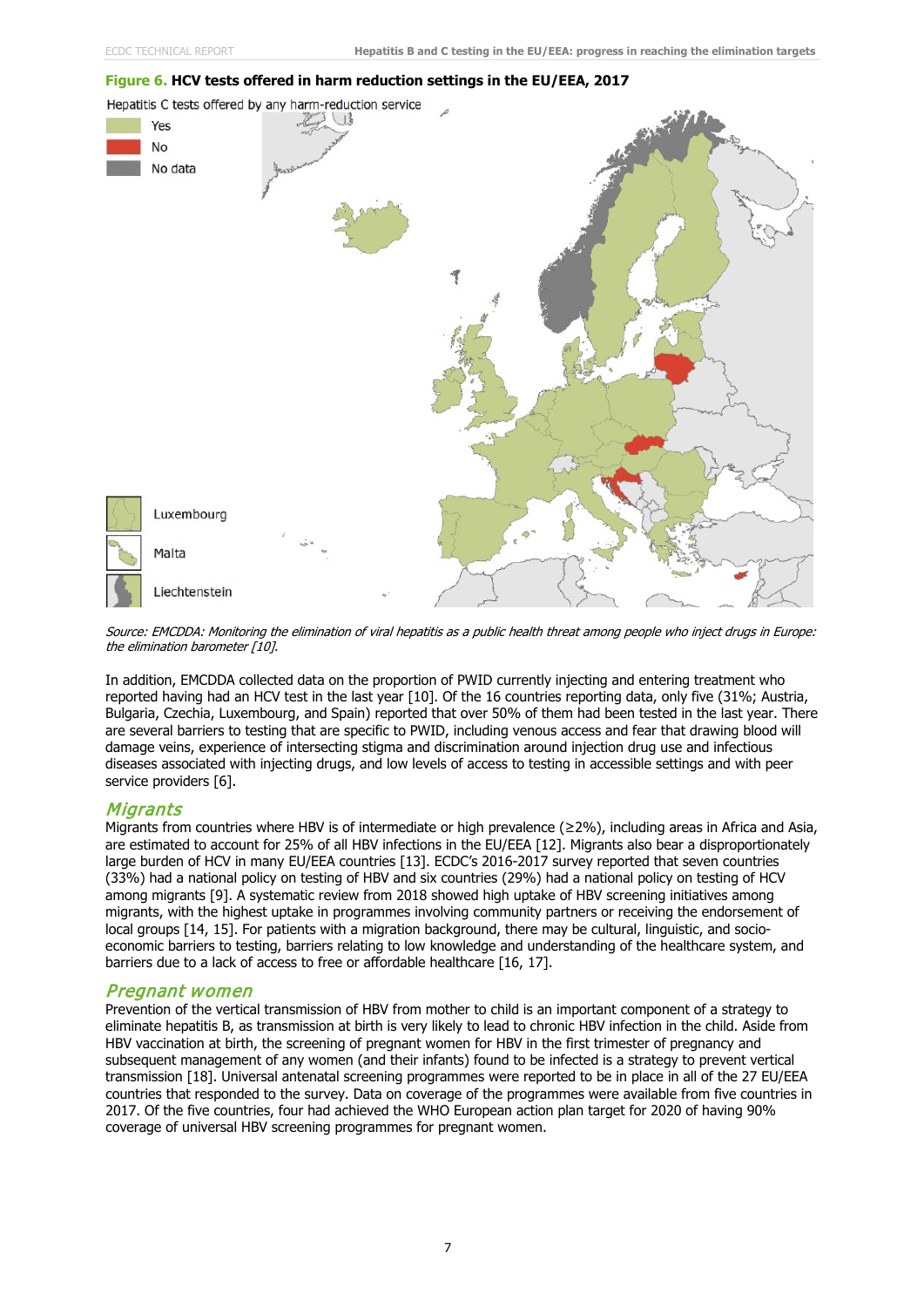The 2016-2017 ECDC survey reported that six countries (22%) had a national policy on testing of HCV among pregnant women, reflecting low prevalence of HCV in pregnant women in general populations and low risk of vertical transmission [4, 9].

## Workers in healthcare settings

Healthcare workers are at risk for occupational exposure to a variety of blood-borne viruses via needlestick and sharp injuries and contamination of mucous membranes. Less than 2% of acute and chronic HBV and HCV cases can be attributed to occupational exposure of healthcare workers [3, 4], and risks are managed through HBV vaccination programmes and universal safety precautions in healthcare settings. The 2016-2017 ECDC survey reported that 12 countries (57%) had a national policy on testing of HBV, and 10 countries (48%) had a national policy on testing of HCV among healthcare workers [9].

# People living with HIV

HIV, HBV, and HCV have common modes of transmission, resulting in large overlaps in the key populations affected and high levels of co-infection [5]. Co-infection with HIV is particularly an issue in PWID and MSM in the EU/EEA, with a recent systematic review reporting that HIV-HCV co-infection ranged from 15.1% in Sweden to 95.2% in Italy among PWID, and from 3.0% in Italy to 13.3% in Germany among MSM [2, 19].

While the European AIDS Clinical Society and the European Association for the Study of the Liver endorse the strategy that individuals diagnosed with one of the infections also be tested for the others, it is likely that implementation of co-infection testing is sub-optimal [20]. This misses a key opportunity to improve diagnosis in patients already engaged with health services and to advance a more patient-centred model of care. The 2016- 2017 ECDC survey reported that 15 countries (71%) had a national policy on testing of HBV and 16 countries (76%) had a national policy on testing of HCV among people living with HIV [9]. The 2018 ECDC guidance on testing for blood-borne virus infections lays out a strategy for integrated testing for HIV, HBV, and HCV, identifying core principles, settings, populations, sampling methods, and key considerations to guide implementation [5].

# **Conclusions**

Improving testing and diagnosis of HBV and HCV in the EU/EEA is urgently needed in order to put the region on track to make progress towards SDG targets and the WHO targets and to eliminate hepatitis as a threat to public health. Among countries reporting data, a high proportion of people living with hepatitis infections were undiagnosed in 2017, with estimates suggesting that around one fifth of those with chronic HBV and just over one quarter of those with chronic HCV have been diagnosed. Large gaps in reported data on the proportion diagnosed indicate that improving monitoring and reporting of data on HBV and HCV diagnosis is a key priority in understanding the epidemiological situation and better informing the implementation of hepatitis services in countries.

Reducing the proportion undiagnosed is a key priority for meeting WHO European Region testing targets and for making progress towards the elimination of HBV and HCV in general. It is especially important to address barriers to testing in key populations like PWIDs, people in prisons, the homeless, migrants, and MSM. Having testing policies that are inclusive of these groups and reducing other barriers to testing at the individual, legal, and structural levels will lead to earlier diagnosis. To improve health outcomes and reduce onward transmission, better linkage care should be ensured.

Available data on hepatitis testing policies and routine testing in prisons and harm reduction settings show that improvements to testing policy are needed and there are missed opportunities to scale up testing in these key settings which have high prevalence of HBV and HCV. Improving HBV and HCV testing for people living with HIV is an important part of the strategy for groups with higher levels of co-infection, like PWID and MSM, as individuals may already be linked to HIV care and engaged in health services.

# **Priority areas for action**

- Significant gaps in HBV and HCV testing data in the EU/EEA present a major challenge to monitoring progress towards the WHO and Sustainable Development Goals targets for elimination of hepatitis as a threat to public health. In order to guide national responses to hepatitis B and C, there is a need for countries to prioritise **improving the collection and reporting of high-quality hepatitis testing data**.
- Although much of the existing hepatitis testing data have limitations, available data indicate that the EU/EEA is far from achieving the 2020 target set by the WHO Regional Office for Europe. A high proportion of people living with hepatitis B and C infections appear to remain undiagnosed. There is a need for countries to **urgently prioritise the improvement of testing offering and coverage, especially for key populations affected by HBV and HCV**.
- Evidence of coinfection of HBV and HCV among people living with HIV across the region underlines the importance of adopting an **integrated approach to testing in key populations**, especially MSM and PWID. Collection of data on the extent of coinfections among PWID should be conducted.
- There is a need for countries to work to **address barriers to hepatitis testing** at all levels, such as improving policies to include testing guidance for key populations.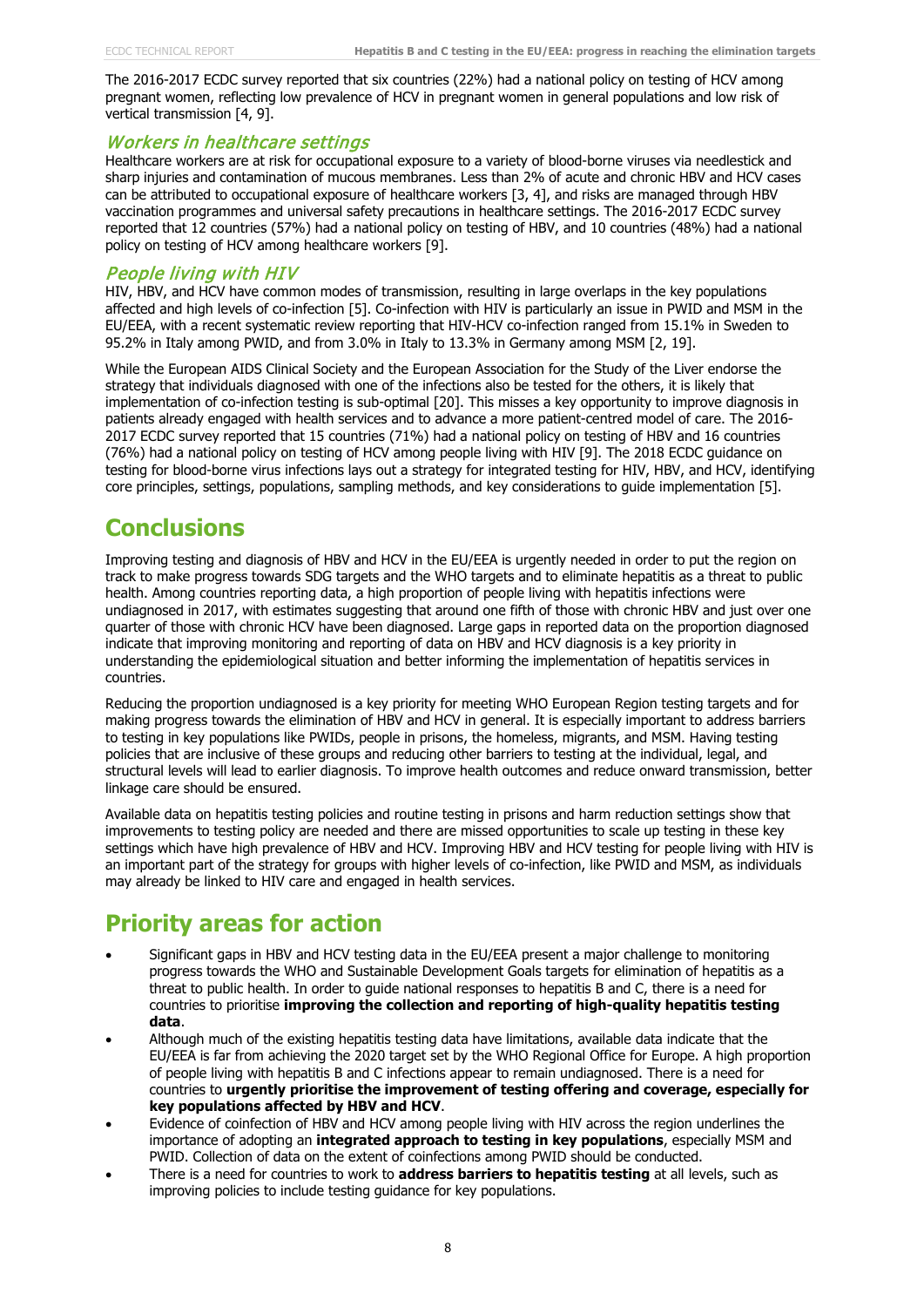- There is some evidence of sub-optimal implementation of hepatitis B and C testing in harm reduction settings for PWID. **There is a need to scale up testing services in harm reduction and other community-based settings accessed by PWID.**
- **There is a need to improve screening of people in prison settings**, as testing is suboptimal and there is high prevalence among people in prison, as well as a large overlap with the PWID population.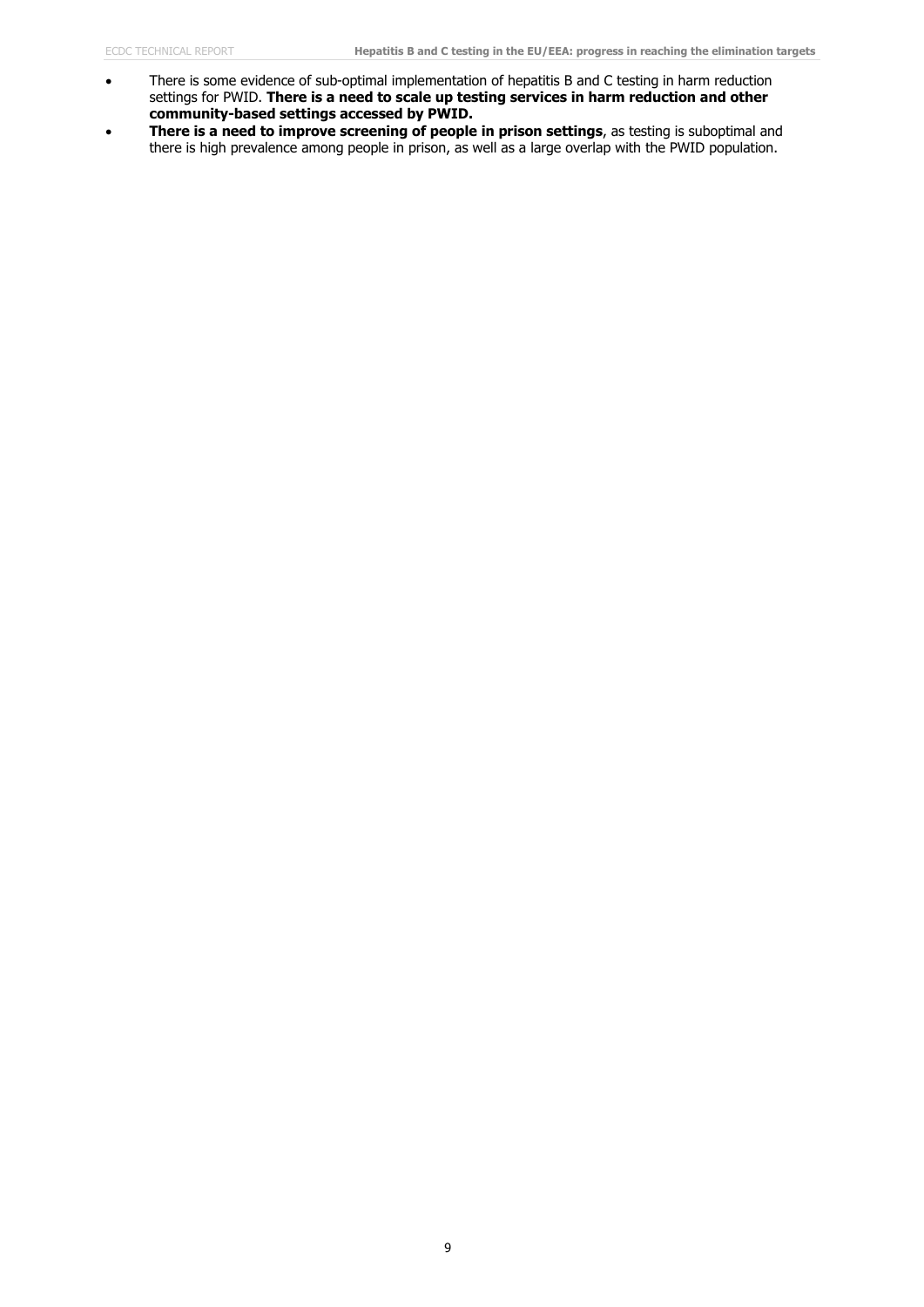# **References**

- 1. European Centre for Disease Prevention and Control. Systematic review on hepatitis B and C prevalence in the EU/EEA. Stockholm: ECDC; 2016. Available at: [https://www.ecdc.europa.eu/en/publications](https://www.ecdc.europa.eu/en/publications-data/systematic-review-hepatitis-b-and-c-prevalence-eueea)[data/systematic-review-hepatitis-b-and-c-prevalence-eueea](https://www.ecdc.europa.eu/en/publications-data/systematic-review-hepatitis-b-and-c-prevalence-eueea)
- 2. European Centre for Disease Prevention and Control. Monitoring the responses to hepatitis B and C epidemics in the EU/EEA Member States, 2019. Stockholm: ECDC; 2020. Available at: [https://www.ecdc.europa.eu/en/publications-data/monitoring-responses-hepatitis-b-and-c-epidemics-eueea](https://www.ecdc.europa.eu/en/publications-data/monitoring-responses-hepatitis-b-and-c-epidemics-eueea-member-states-2019)[member-states-2019](https://www.ecdc.europa.eu/en/publications-data/monitoring-responses-hepatitis-b-and-c-epidemics-eueea-member-states-2019)
- 3. European Centre for Disease Prevention and Control. Hepatitis B Annual Epidemiological Report for 2018. Stockholm: ECDC; 2020. Available at: [https://www.ecdc.europa.eu/en/publications-data/hepatitis-b-annual](https://www.ecdc.europa.eu/en/publications-data/hepatitis-b-annual-epidemiological-report-2018)[epidemiological-report-2018](https://www.ecdc.europa.eu/en/publications-data/hepatitis-b-annual-epidemiological-report-2018)
- 4. European Centre for Disease Prevention and Control. Hepatitis C Annual Epidemiological Report for 2018. Stockholm: ECDC; 2020. Available at: [https://www.ecdc.europa.eu/en/publications-data/hepatitis-c-annual](https://www.ecdc.europa.eu/en/publications-data/hepatitis-c-annual-epidemiological-report-2018)[epidemiological-report-2018](https://www.ecdc.europa.eu/en/publications-data/hepatitis-c-annual-epidemiological-report-2018)
- 5. European Centre for Disease Prevention and Control. Public health guidance on HIV, hepatitis B and C testing in the EU/EEA. Stockholm: ECDC; 2018. Available at: [https://www.ecdc.europa.eu/en/publications](https://www.ecdc.europa.eu/en/publications-data/public-health-guidance-hiv-hepatitis-b-and-c-testing-eueea)[data/public-health-guidance-hiv-hepatitis-b-and-c-testing-eueea](https://www.ecdc.europa.eu/en/publications-data/public-health-guidance-hiv-hepatitis-b-and-c-testing-eueea)
- 6. European Centre for Disease Prevention and Control. Hepatitis B and C testing strategies in healthcare and community settings in the EU/EEA. Stockholm: ECDC; 2018. Available at: [https://www.ecdc.europa.eu/en/publications-data/hepatitis-b-and-c-testing-strategies-healthcare-and](https://www.ecdc.europa.eu/en/publications-data/hepatitis-b-and-c-testing-strategies-healthcare-and-community-settings-eueea)[community-settings-eueea](https://www.ecdc.europa.eu/en/publications-data/hepatitis-b-and-c-testing-strategies-healthcare-and-community-settings-eueea)
- 7. Correlation Hepatitis C Initiative. Hepatitis B and C testing: Why? Who? How? A guidance paper on testing in community and harm reduction settings. Amsterdam. Available at: [http://www.hcvcommunitytesting.info/wp](http://www.hcvcommunitytesting.info/wp-content/uploads/2017/12/testing_paper_web.pdf)content/uploads/2017/12/testing\_paper\_web.pdf
- 8. Correlation European Harm Reduction Network. Legal Barriers for Providing HCV Community Testing in Europe: Report Telephone Survey 2018. Amsterdam: Correlation; 2018. Available at: [https://www.correlation](https://www.correlation-net.org/wp-content/uploads/2019/07/HCV-Testing-Barriers-Report_FINAL.pdf)[net.org/wp-content/uploads/2019/07/HCV-Testing-Barriers-Report\\_FINAL.pdf](https://www.correlation-net.org/wp-content/uploads/2019/07/HCV-Testing-Barriers-Report_FINAL.pdf)
- 9. European Centre for Disease Prevention and Control. Hepatitis B and C testing activities, needs, and priorities in the EU/EEA. Stockholm: ECDC; 2017. Available at: [https://www.ecdc.europa.eu/en/publications](https://www.ecdc.europa.eu/en/publications-data/hepatitis-b-and-c-testing-activities-needs-and-priorities-eueea)[data/hepatitis-b-and-c-testing-activities-needs-and-priorities-eueea](https://www.ecdc.europa.eu/en/publications-data/hepatitis-b-and-c-testing-activities-needs-and-priorities-eueea)
- 10. European Monitoring Centre for Drugs and Drug Addiction (EMCDDA). Monitoring the elimination of viral hepatitis as a public health threat among people who inject drugs in Europe: the elimination barometer. Luxembourg: EMCDDA; 2019. Available at: [https://www.emcdda.europa.eu/technical-reports/monitoring-the](https://www.emcdda.europa.eu/technical-reports/monitoring-the-elimination-of-viral-hepatitis-as-a-public-health-threat-among-people-who-inject-drugs-in-Europe_en)[elimination-of-viral-hepatitis-as-a-public-health-threat-among-people-who-inject-drugs-in-Europe\\_en](https://www.emcdda.europa.eu/technical-reports/monitoring-the-elimination-of-viral-hepatitis-as-a-public-health-threat-among-people-who-inject-drugs-in-Europe_en)
- 11. European Centre for Disease Prevention and Control. Systematic review on active case finding of communicable diseases in prison settings. Stockholm: ECDC; 2017. Available at: [https://www.ecdc.europa.eu/en/publications](https://www.ecdc.europa.eu/en/publications-data/systematic-review-active-case-finding-communicable-diseases-prison-settings)[data/systematic-review-active-case-finding-communicable-diseases-prison-settings](https://www.ecdc.europa.eu/en/publications-data/systematic-review-active-case-finding-communicable-diseases-prison-settings)
- 12. Ahmad AA, Falla AM, Duffell E, Noori T, Bechini A, Reintjes R, et al. Estimating the scale of chronic hepatitis B virus infection among migrants in EU/EEA countries. BMC Infect Dis. 2018;18(1):34.
- 13. Falla AM, Ahmad AA, Duffell E, Noori T, Veldhuijzen IK. Estimating the scale of chronic hepatitis C virus infection in the EU/EEA: a focus on migrants from anti-HCV endemic countries. BMC Infect Dis. 2018;18(1):42.
- 14. Seedat F, Hargreaves S, Nellums LB, Ouyang J, Brown M, Friedland JS. How effective are approaches to migrant screening for infectious diseases in Europe? A systematic review. The Lancet Infectious Diseases. 2018;18(9):e259-e71.
- 15. Robotin MC, George J. Community-based hepatitis B screening: what works? Hepatology International. 2014;8(4):478-92.
- 16. European Centre for Disease Prevention and Control. Public health guidance on screening and vaccination for infectious diseases in newly arrived migrants within the EU/EEA. Stockholm: ECDC; 2018. Available at: [https://www.ecdc.europa.eu/en/publications-data/public-health-guidance-screening-and-vaccination](https://www.ecdc.europa.eu/en/publications-data/public-health-guidance-screening-and-vaccination-infectious-diseases-newly)[infectious-diseases-newly](https://www.ecdc.europa.eu/en/publications-data/public-health-guidance-screening-and-vaccination-infectious-diseases-newly)
- 17. Noori T, Hargreaves S, Greenaway C, van der Werf M, Driedger M, Morton RL, et al. Strengthening screening for infectious diseases and vaccination among migrants in Europe: What is needed to close the implementation gaps? Travel Medicine and Infectious Disease. 2020:101715.
- 18. EASL 2017 Clinical Practice Guidelines on the management of hepatitis B virus infection. Journal of Hepatology. 2017;67(2):370-98.
- 19. Platt L, Easterbrook P, Gower E, McDonald B, Sabin K, McGowan C, et al. Prevalence and burden of HCV coinfection in people living with HIV: a global systematic review and meta-analysis. The Lancet Infectious Diseases. 2016;16(7):797-808.
- 20. European Centre for Disease Prevention and Control. Survey of strategies used in EU/EEA Member States for protection of hospital-based healthcare workers and third parties (publication pending).